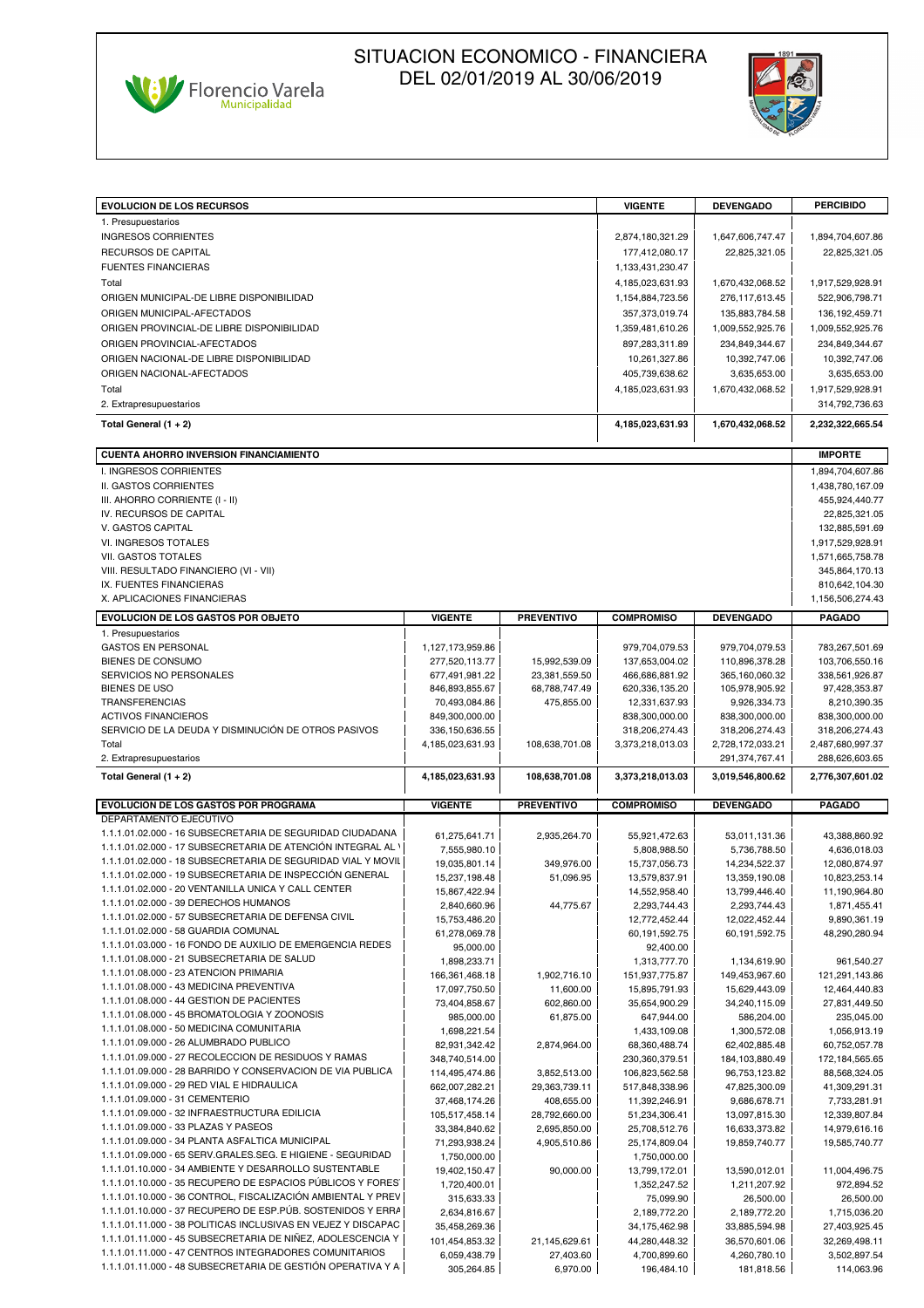



| <b>Total General</b>                                           | 4,185,023,631.93 | 108,638,701.08 | 3,373,218,013.03 | 2,728,172,033.21 | 2,487,680,997.37 |
|----------------------------------------------------------------|------------------|----------------|------------------|------------------|------------------|
| Total HONORABLE CONCEJO DELIBERANTE                            | 46,470,015.74    | 29,800.00      | 30.638.523.84    | 30.271.217.04    | 24.389.592.32    |
| Partidas no asignables a programas                             |                  |                |                  |                  |                  |
| <b>Actividades Centrales</b>                                   | 46,470,015.74    | 29.800.00      | 30,638,523.84    | 30.271.217.04    | 24,389,592.32    |
| HONORABLE CONCEJO DELIBERANTE                                  |                  |                |                  |                  |                  |
| Total DEPARTAMENTO EJECUTIVO                                   | 4,138,553,616.19 | 108.608.901.08 | 3,342,579,489.19 | 2,697,900,816.17 | 2,463,291,405.05 |
| Partidas no asignables a programas                             | 336, 150, 636.55 |                | 318,206,274.43   | 318,206,274.43   | 318,206,274.43   |
| <b>Actividades Centrales</b>                                   | 1,420,954,673.28 | 5,166,444.96   | 1,312,885,231.22 | 1,279,464,384.92 | 1,196,834,640.26 |
| 1.1.1.01.23.000 - 42 SUBSECRETARIA DE DEPORTES Y RECREACIĆ     | 47,837,341.74    |                | 45,018,497.06    | 44,712,632.06    | 35,885,793.33    |
| 1.1.1.01.23.000 - 21 FESTIVALES INSTITUCIONALES                |                  |                |                  |                  |                  |
| 1.1.1.01.23.000 - 20 POLIDEPORTIVO NESTOR KIRCHNER             | 1,053,835.00     |                | 1,045,181.00     | 858,151.00       | 720,551.00       |
| 1.1.1.01.23.000 - 19 POLIDEPORTIVO THEVENET                    | 103,655.00       |                | 72.565.00        | 72,565.00        | 72,565.00        |
| 1.1.1.01.23.000 - 18 POLIDEPORTIVO LA PATRIADA                 | 3,498,135.15     |                | 3,441,165.36     | 3,274,075.36     | 2,998,556.55     |
| 1.1.1.01.23.000 - 17 JUEGOS BONAERENSES                        | 240,206.00       |                | 137,080.00       |                  |                  |
| 1.1.1.01.23.000 - 16 SUBSECRETARIA DE RELACIONES INSTITUCIO    | 14,543,737.18    |                | 14,111,071.68    | 13,686,721.68    | 10,915,698.92    |
| 1.1.1.01.22.000 - 51 COORD. Y GESTIÓN DE LAS POLÍTICAS DE LA I | 15,376,400.45    | 126.340.00     | 12,249,148.33    | 11,931,607.38    | 11,237,138.24    |
| 1.1.1.01.22.000 - 43 SUBSECRETARIA DE CULTURA                  | 1,730,000.00     |                | 152,436.20       | 149.936.20       | 149,936.20       |
| 1.1.1.01.22.000 - 42 TURISMO                                   | 1,700,000.00     |                | 39,000.00        | 39,000.00        | 39,000.00        |
| 1.1.1.01.22.000 - 41 SECRETARIA DE CULTURA Y EDUCACIÓN         | 149,412,021.45   | 495.719.52     | 68,074,572.67    | 66,770,458.61    | 53,014,369.84    |
| 1.1.1.01.21.000 - 17 MANT. Y GESTIÓN DE LAS RECARGAS DE COM    | 1,666,913.00     |                | 1,206,380.55     | 1,076,480.55     | 1,076,480.55     |
| 1.1.1.01.21.000 - 16 MANTENIMIENTO Y GESTIÓN DE LAS RECARG/    | 10,835,120.00    | 2,598,000.00   | 7,826,055.00     | 7,826,055.00     | 7,826,055.00     |
| 1.1.1.01.20.000 - 56 COORD.Y GEST.DE LAS POL.DE LA SUBSEC. DI  | 1.710.662.85     |                | 547.748.61       | 547.748.61       | 428,953.23       |
| 1.1.1.01.20.000 - 22 COORD.Y GEST.DE LAS POL.DE LA SUBSEC. DI  | 12,662,331.45    | 98,337.00      | 6,269,147.07     | 6,122,395.85     | 4,764,414.13     |
| 1.1.1.01.20.000 - 19 SUBSECRETARIA DE ECONOMIA SOCIAL          | 444.835.00       |                |                  |                  |                  |
| 1.1.1.01.20.000 - 18 SUBSECRETARIA DE TRABAJO Y EMPLEO         | 6,598,462.71     |                | 5,925,263.55     | 5,900,063.55     | 4,596,847.47     |
| 1.1.1.01.20.000 - 17 SUBSECRETARIA DE INDUSTRIA Y DESARROLL    | 3,851,315.45     |                | 193,101.15       | 184.376.00       | 175,635.00       |
| 1.1.1.01.20.000 - 16 SECRETARIA DE INDUSTRIA Y DESARROLLO PI   | 13,432,086.16    |                | 10,217,850.44    | 10,172,288.90    | 7,923,166.27     |
| 1.1.1.01.11.000 - 49 SUBSECRETARIA DE PROMOCION COMUNITAR      | 9,426,602.31     |                | 7,705,685.67     | 7,632,725.67     | 5,950,729.58     |
|                                                                |                  |                |                  |                  |                  |

| <b>MOVIMIENTOS DE TESORERIA</b>                                                                  | <b>IMPORTE</b>     |
|--------------------------------------------------------------------------------------------------|--------------------|
| Saldo Inicial:                                                                                   | 657,884,646.57     |
| Ingresos del Período:                                                                            | 2,232,322,665.54   |
| <b>Gastos del Período:</b>                                                                       | 2,776,307,601.02   |
| Saldo Final:                                                                                     | 113,899,711.09     |
| Demostración del Saldo                                                                           |                    |
| CAJA                                                                                             | 7,052,928.23       |
| 1.1.1.2.1.01.07 BCO.PCIA.BS.AS. 50319/6 EJERCICIO 2008                                           | 659.594.33         |
| 1.1.1.2.1.01.08 BCO.PCIA.10023/6 DESCENTRALIZ.TRIBUTARIA                                         | 6,275.28           |
| 1.1.1.2.1.01.09 BCO.PCIA.10036/6 DESC.TRIB.ING.BTOS.                                             | 6,121.40           |
| 1.1.1.2.1.01.10 BCO.PCIA.12156/9 CONVENIO SEPSA                                                  | 26,586.15          |
| 1.1.1.2.1.01.11 BCO.PCIA.13887/5 RAPIPAGO                                                        | 571,975.78         |
| 1.1.1.2.1.01.12 BCO.PCIA.13935/9 BAPRO PESOS                                                     | 940,235.07         |
| 1.1.1.2.1.01.13 BCO.PCIA.10004/5 ALUMBRADO                                                       | 2,011,852.79       |
| 1.1.1.2.1.01.14 BCO.PCIA.50240/7 TINSA                                                           | 68.011.10          |
| 1.1.1.2.1.01.15 BCO.PCIA.50243/8 PLAN CREAD.DUEÑOS                                               | 126.54             |
| 1.1.1.2.1.01.16 BCO.PCIA.5/5 PARTICIP.IMP.PCIALES.                                               | 19,485,331.75      |
| 1.1.1.2.1.01.17 BCO.PCIA.C.C.51336/4 EJER.2011                                                   | 94,254.41          |
| 1.1.1.2.1.01.21 BCO.PCIA.C/C.50367/7-CONV.NAC.OBR.INFR                                           | 200,034.39         |
| 1.1.1.2.1.01.22 BCO.NAC.C/C.9100220/04-PROG.FED.DE VIVIENDAS                                     | 2.70               |
| 1.1.1.2.1.01.23 BCO.PCIA.C/C 50407/6 EJ.2009                                                     | 112,573.96         |
| 1.1.1.2.1.01.24 BCO.PCIA.C/C 50418/2 SIST.VISA-MASTERCARD                                        | 1,965,173.62       |
| 1.1.1.2.1.01.25 BCO.PCIA.C/C.51000/6 EJ.2010                                                     | 82.421.92          |
| 1.1.1.2.1.01.26 BCO.PCIA.C/C 51402/2 EJERC.2012                                                  | 11,041,941.11      |
| 1.1.1.2.1.01.27 BCO.PCIA.C/C 51429/9 RECAUDAC. APREMIOS                                          | 69,405.97          |
| 1.1.1.2.1.01.28 BCO PCIA C/C N'51475/6 LEY 11825 RE BA                                           | 239.60             |
| 1.1.1.2.1.02.01 BCO.NACION ARG.9100129/24 CONV.RED LINK                                          | 730,707.88         |
| 1.1.1.2.1.02.02 BCO.NACION ARG.9100180/51 CV.RC.DEP.<br>1.1.1.2.1.03.01 BCO.GALICIA 1267-0 132-2 | 50.00<br>24.817.49 |
| 1.1.1.2.2.01.01 BCO, PROVINCIA 50069/2 F.PROGR.SOCIAL LEY 13163                                  | 3,161,202.34       |
| 1.1.1.2.2.01.02 BCO. PROVINCIA 50100/8 JARDIN 2                                                  | 90,159.83          |
| 1.1.1.2.2.01.03 BCO. PROVINCIA 10015/1 JARDIN 3                                                  | 122,220.80         |
| 1.1.1.2.2.01.04 BCO, PROVINCIA 10016/8 JARDIN 4                                                  | 166.159.21         |
| 1.1.1.2.2.01.05 BCO. PROVINCIA 50101/5 JARDIN 5                                                  | 106,794.44         |
| 1.1.1.2.2.01.06 BCO. PROVINCIA 10026/7 JARDIN 7                                                  | 64,531.96          |
| 1.1.1.2.2.01.07 BCO. PROVINCIA 50102/2 JARDIN 8                                                  | 134,676.50         |
| 1.1.1.2.2.01.08 BCO, PROVINCIA 50103/9 JARDIN 10                                                 | 98.656.26          |
| 1.1.1.2.2.01.09 BCO, PROVINCIA 50104/6 JARDIN 11                                                 | 88,441.79          |
| 1.1.1.2.2.01.10 BCO. PROVINCIA 50105/3 JARDIN 12                                                 | 92,384.19          |
| 1.1.1.2.2.01.11 BCO, PROVINCIA 50106/0 JARDIN 13                                                 | 51,595.39          |
| 1.1.1.2.2.01.12 BCO, PROVINCIA 50107/7 JARDIN 14                                                 | 187,935.39         |
| 1.1.1.2.2.01.13 BCO. PROVINCIA 50108/4 JARDIN 16                                                 | 106,440.42         |
| 1.1.1.2.2.01.18 BCO. PROVINCIA 10051/9 PROGR.SOCIAL EVA PERON                                    | 2,570,783.79       |
| 1.1.1.2.2.01.19 BCO, PROVINCIA 13308/5 PROGR, ASIST.ALIMENTARIA                                  | 64,579.20          |
| 1.1.1.2.2.01.21 BCO. PCIA. 50042/5 PROGR.EMERG.HABITACIONAL                                      | 991,513.62         |
| 1.1.1.2.2.01.23 BCO. PROVINCIA 50129/9 FONDOS AFECTADOS                                          | 2,257,835.22       |
| 1.1.1.2.2.01.25 BCO, PROVINCIA 50295/7 PLAN NACER                                                | 1,393,675.04       |
| 1.1.1.2.2.01.26 BCO. PROVINCIA 10029/8 FONDO MUNICIPAL VIVIENDA                                  | 23,409.24          |
| 1.1.1.2.2.01.27 BCO.PCIA C/C 10021/2 FDO.TIERRAS                                                 | 284,884.31         |
|                                                                                                  |                    |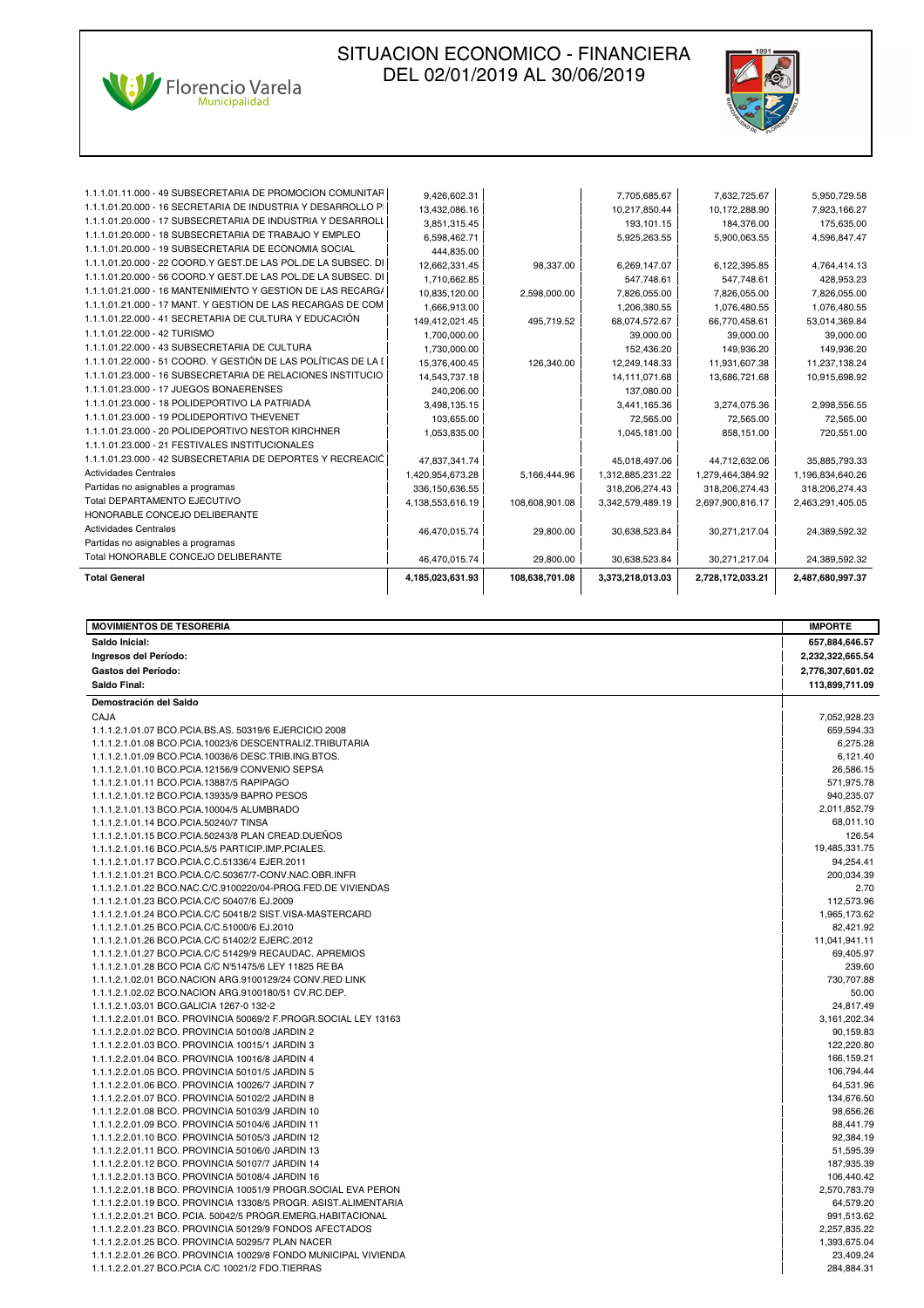Ville Florencio Varela



| 1.1.1.2.2.01.28 BCO.PCIA.50321/9 PROG.MED.COMUN.                                 | 6,165.02       |
|----------------------------------------------------------------------------------|----------------|
| 1.1.1.2.2.01.29 BCO.PCIA.C/C.50348/6 CONV.PLAN AHI                               | 2.209.46       |
| 1.1.1.2.2.01.30 BCO.PCIA.C/C.50351/6 CONV.PLAN PRONUREE                          | 23,285.76      |
| 1.1.1.2.2.01.32 BCO.PCIA.C/C.50416/8 PARQUE IND.Y TECN.F.VARELA                  | 1,500.00       |
| 1.1.1.2.2.01.33 BCO.PCIA.C/C.50526/0 FDO.SOLID.PCIAL.LEY 13976                   | 39,973.65      |
| 1.1.1.2.2.01.34 BANCO PCIA. CTA.50994/01 PROG.RESP.SOCIAL COMPARTIDA             | 1,161,342.63   |
| 1.1.1.2.2.01.35 BCO.PCIA.C/C.51072/3 FDOS.MUN. AFECT                             | 4,424,734.14   |
| 1.1.1.2.2.01.36 BCO.PCIA.C.C.51169/6 SAMO                                        | 93,370.23      |
| 1.1.1.2.2.01.37 BCO.PCIA.C/C.51337/1 PROY ABORD.EMBAR.ADOL.                      | 108,679.04     |
| 1.1.1.2.2.01.38 BCO.PCIA.C/C.51348/7 PROY.PQUE.AMB.F.V.                          | 275,632.23     |
| 1.1.1.2.2.01.39 BCO.PCIA.C/C. 51366/1 AMPL. Y REF.POLIDEP.MUNIC                  | 1,046.65       |
| 1.1.1.2.2.01.40 BCO PCIA C/C 51446/6 CONV FONDO EDUCATIVO                        | 16,503,051.78  |
| 1.1.1.2.2.01.41 BCO.PCIA.C/C.51449/7 FDO.EMERGENCIA CLIMATICA                    | 990.601.01     |
| 1.1.1.2.2.01.42 BCO.PCIA.C/C.51451/0 FDO.DEPORTE Y CULTURA                       | 512,725.78     |
| 1.1.1.2.2.01.43 BCO.PCIA.C/C.51450/3 FDO.OBRAS PUBLICAS                          | 1,372,668.51   |
| 1.1.1.2.2.01.44 BCO .PCIA. C/C 51506/3 CONTRIB. POR EDUC AMBIENTAL               | 2,329,352.41   |
| 1.1.1.2.2.01.45 BCO.PCIA.51532/2 FONDO VIAL MUNICIPAL                            | 709,400.23     |
| 1.1.1.2.2.01.46 BCO.PCIA.51585/8 FONDO P/INFRAEST.MUNICIPAL                      | 1,946,631.19   |
| 1.1.1.2.2.01.48 BCO.PCIA.51586/5 FDO.MUNIC.FORTALEC.SEG./OTROS SER.ASOCIADOS     | 1,148,623.33   |
| 1.1.1.2.2.01.49 BCO.PCIA.C/C.51600/4 CONV.SAME-PCIA.                             | 2.107.86       |
| 1.1.1.2.2.01.50 BCO.PCIA.C/C51630/1-FDO.AUXILIO EN EMERGENCIA                    | 2,130,764.73   |
| 1.1.1.2.2.01.51 BCO.PCIA.C/C 52028/1 PROG.PROTEGER                               | 500.00         |
| 1.1.1.2.2.02.05 BCO.NAC.9100029/17 HOGAR ANCIANOS DR.SALLARES                    | 25,521.04      |
| 1.1.1.2.2.02.06 BCO. NACIÓN 9100091/56 CONVENIO ENOHSA-MAS CERCA MAS MUNICIPIO   | 29,874.61      |
| 1.1.1.2.2.02.07 BCO. NACIÓN 9100137/27 PLAN NAC.OBRAS MUNICIP.                   | 1,626.68       |
| 1.1.1.2.2.02.08 BCO, NACIÓN 9100153/33 PROYECTOS NACION                          | 2.235.268.42   |
| 1.1.1.2.2.02.10 BCO. NACIÓN 9100163/42 CONVENIO HABITAT URBANO                   | 2,562,328.76   |
| 1.1.1.2.2.02.12 BCO. NACIÓN 9100173/51 CONV.ENOHSA AGUA+TRAB.                    | 271,282.08     |
| 1.1.1.2.2.02.15 BCO.NAC.C/C.9100210/95 PROG.PROARSA                              | 108.444.51     |
| 1.1.1.2.2.02.18 BCO.NACION C/C 9100239/40 PAV.TOURING CLUB                       | 76,173.62      |
| 1.1.1.2.2.02.19 BCO.NAC.9100242/28 PROY.VIALIDAD                                 | 59.25          |
| 1.1.1.2.2.02.20 BCO.NAC.9100243/31 PROY.INF.COMUN.                               | 59.25          |
| 1.1.1.2.2.02.21 BCO.NAC.C/C,9100244/34 CONV.PAV.A.PERIURBANAS                    | 308,684.03     |
| 1.1.1.2.2.02.23 BCO.NAC.9100256/49 DES.TECN.HORT.                                | 207,630.09     |
| 1.1.1.2.2.02.24 BCO.NAC.C/C 9100260/40 PROG.SEG.VIAL                             | 3,603,604.18   |
| 1.1.1.2.2.02.25 BCO.NACION 09100264/52 PROG.NAC.BACHEO-REP.SEG.VIAL              | 23,851.00      |
| 1.1.1.2.2.02.26 BCO.NACION 9100266/58 PROYECTO CIC                               | 33.80          |
| 1.1.1.2.2.02.27 BCO.PCIA. C.C.51387/6 SUBASTA PUBLICA                            | 300.00         |
| 1.1.1.2.2.02.29 BCO NACION C/C 9100274/61 PROG ESTAB QUIMICO DE CALLES           | 1,734.40       |
| 1.1.1.2.2.02.30 BCO, NACION C/C 9100277/70 AMP Y RENOV DE RED DIST ELECT         | 357.00         |
| 1.1.1.2.2.02.31 BCO NACION C/C 9100297/88 PROG.TALLERES ITINERANTES EN AT. PRIMA | 500.00         |
| 1.1.1.2.2.02.33 BCO.NACION 9100344/41 HABITAT BºFIAT NACION                      | 1,450,873.06   |
| 1.1.1.2.3.01.01 BCO. PROVINCIA 21/5 FONDOS DE TERCEROS                           | 4,742,830.79   |
| 1.1.1.2.3.01.02 BCO, PROVINCIA 4/8 DEPOSITOS EN GARANTIA                         | 155, 171.71    |
| 1.1.1.2.3.01.03 BCO. PROVINCIA 18/5 SUELDOS                                      | 692,886.54     |
| 1.1.1.2.3.01.04 BCO. PROVINCIA 10030/4 RETENCIONES A.F.I.P.                      | 1,161,806.73   |
| 1.1.1.2.3.01.05 BCO, PROVINCIA 12160/6 F.M.S.S.                                  | 2,313,478.82   |
| 1.1.1.2.3.01.07 BCO, PROVINCIA 12038/2 FONDO DEF.NIÑEZ                           | 13,482.51      |
| 1.1.1.2.3.01.08 BCO.PROVINCIA 51403/9 HON.ABOGADOS                               | 2,624,247.10   |
| 1.1.1.2.3.02.01 BCO. NACIÓN 9100186/69 TARJ.COMP.ALIM.                           | 871.05         |
| 1.1.1.2.3.02.02 BCO.NACION 9100249/49 PROG. DE ING.SOC.C/TRAB                    | 61,859.20      |
| 1.1.1.2.3.03.01 BCO.GALICIA C/C.3348-4                                           | 231,964.81     |
| <b>Total Disponibilidades</b>                                                    | 113.899.711.09 |

| <b>ESTADO DE SITUACION PATRIMONIAL</b>                                   | <b>SALDO</b>      |
|--------------------------------------------------------------------------|-------------------|
| 1 ACTIVO                                                                 | 3,946,453,164.94  |
| 1.1 ACTIVO CORRIENTE                                                     | 1,876,009,265.82  |
| 1.2 ACTIVO NO CORRIENTE                                                  | 2,070,443,899.12  |
| 2 PASIVO                                                                 | -313,460,790.17   |
| 2.1 PASIVO CORRIENTE                                                     | -313,460,790.17   |
| 3 PATRIMONIO                                                             | -3,632,992,374.77 |
| 3.1 PATRIMONIO PUBLICO                                                   | -3,632,992,374.77 |
| 3.1.1 CAPITAL FISCAL                                                     | -60,134,619.61    |
| 3.1.2 RESULTADOS DE LA CUENTA CORRIENTE                                  | -3,572,857,755.16 |
| 3.1.2.1 RESULTADOS DE EJERCICIOS ANTERIORES                              | -3,686,137,992.67 |
| 3.1.2.2 RESULTADO DEL EJERCICIO                                          | -231,651,901.43   |
| 3.1.2.3 RESULTADOS AFECTADOS A CONSTRUCCIÓN DE BIENES DE DOMINIO PÚBLICO | 344,932,138.94    |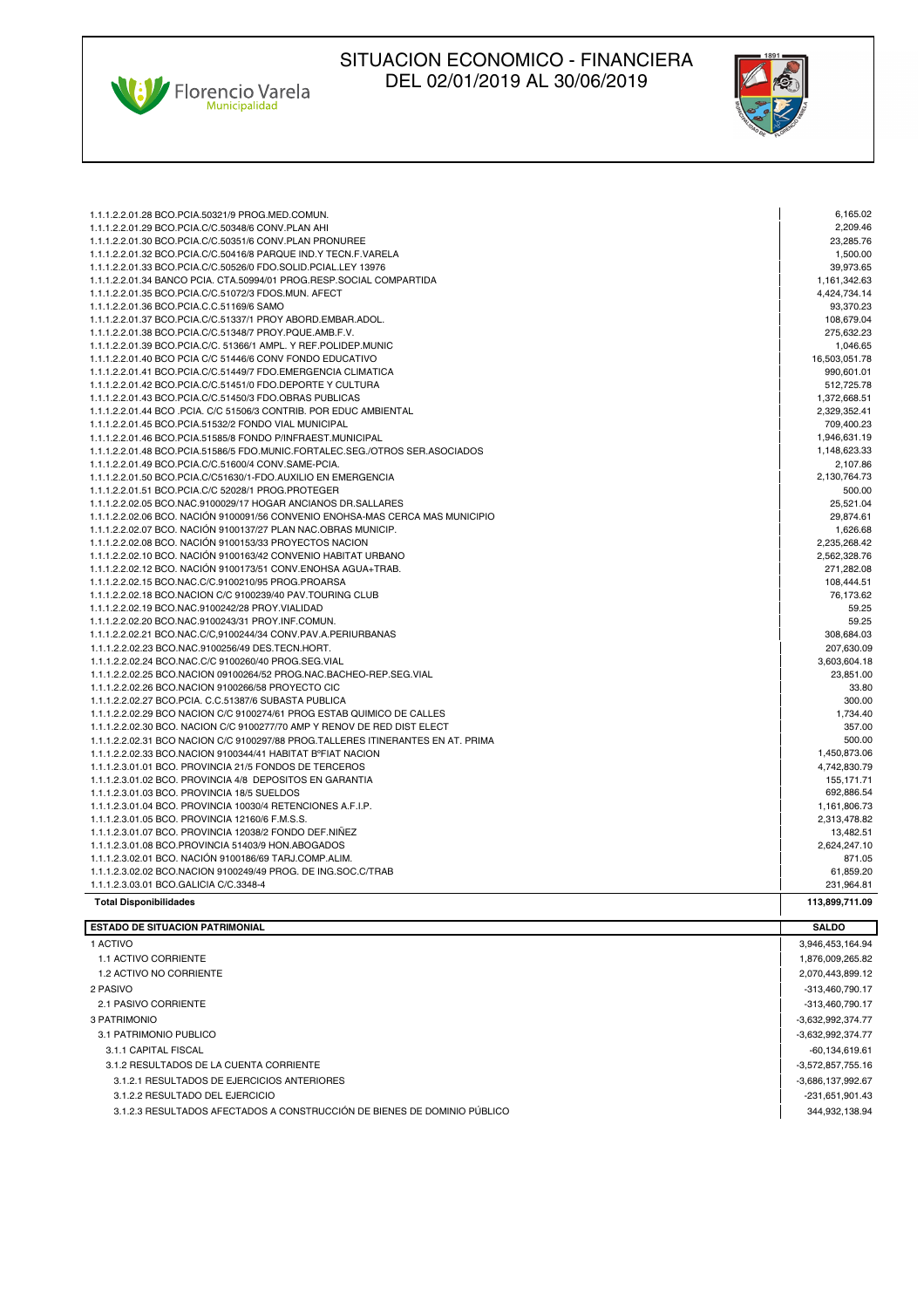



| <b>EVOLUCION DE LAS PRINCIPALES METAS DE PROGRAMAS</b>                                   | PROGRAMADO EN<br>EL AÑO | <b>PROGRAMADO</b><br>ene - jun 2019 | <b>EJECUTADO</b><br>ene - jun 2019 | <b>DIFERENCIA</b>            |
|------------------------------------------------------------------------------------------|-------------------------|-------------------------------------|------------------------------------|------------------------------|
| DEPARTAMENTO EJECUTIVO                                                                   |                         |                                     |                                    |                              |
| 1.1.1.01.02.000 16 SUBSECRETARIA DE SEGURIDAD CIUDADANA                                  |                         |                                     |                                    |                              |
| 2 ACTIVIDADES DE CAPACITACION (REUNIONES)                                                | 5.00                    | 5.00                                | 4.00                               | $-1.00$                      |
| 11 PROGRAMA DE CONCIENTIZACION (CHARLA)                                                  | 24.00                   | 24.00                               | 6.00                               | $-18.00$                     |
| 53 ATENC. CONSULTAS, RECLAMOS (CONSULTAS)                                                | 8,000.00                | 7,750.00                            | 3,500.00                           | $-4,250.00$                  |
| 126 BOTÓN ANTIPÁNICO (PERSONAS ATENDIDAS)                                                | 1,200.00                | 7,000.00                            | 3,500.00                           | $-3,500.00$                  |
| 1.1.1.01.02.000 17 SUBSECRETARIA DE ATENCIÓN INTEGRAL AL VECINO                          |                         |                                     |                                    |                              |
| 2 ACTIVIDADES DE CAPACITACION (REUNIONES)                                                | 5.00                    | 5.00                                | 3.00                               | $-2.00$                      |
| 11 PROGRAMA DE CONCIENTIZACION (CHARLA)                                                  | 10.00                   | 10.00                               | 6.00                               | $-4.00$                      |
| 53 ATENC. CONSULTAS, RECLAMOS (CONSULTAS)                                                | 7,100.00                | 7,100.00                            | 3,550.00                           | $-3,550.00$                  |
| 84 INSPECCIONES (INSPECCIONES)                                                           | 2,700.00                | 2,700.00                            | 1,350.00                           | $-1,350.00$                  |
| 1.1.1.01.02.000 18 SUBSECRETARIA DE SEGURIDAD VIAL Y MOVILIDAD URBANA                    |                         |                                     |                                    |                              |
| 19 MANTENIMIENTO VIA PUBLICA (CUADRAS)                                                   | 200.00                  | 200.00                              | 100.00                             | $-100.00$                    |
| 129 INFRACCIONES (ACTAS LIBRADAS)                                                        | 58,000.00               | 58,000.00                           | 29,000.00                          | $-29,000.00$                 |
| 130 SEÑALIZACIÓN HORIZONTAL (CARTELES)                                                   | 1,200.00                | 1,200.00                            | 600.00                             | $-600.00$                    |
| 131 HABILITACIONES ESCOLARES (HABILITACIONES)                                            | 40.00                   | 40.00                               | 20.00                              | $-20.00$                     |
| 132 HABILITACIONES A REMISES (HABILITACIONES)                                            | 400.00                  | 400.00                              | 200.00                             | $-200.00$                    |
| 133 OPERATIVO CONCIENTIZACIÓN VIAL (OPERATIVOS)                                          | 200.00                  | 200.00                              | 100.00                             | $-100.00$                    |
| 134 EDUCACIÓN VIAL A ESCUELAS (JORNADA)                                                  | 48.00                   | 48.00                               | 24.00                              | $-24.00$                     |
| 135 LICENCIAS EMITIDAS (LICENCIAS)                                                       | 40,000.00               | 40,000.00                           | 20,000.00                          | $-20,000.00$                 |
| 136 BOLETA DE LA VERGUENZA (TALLERES)                                                    | 96.00                   | 96.00                               | 48.00                              | $-48.00$                     |
| 1.1.1.01.02.000 19 SUBSECRETARIA DE INSPECCIÓN GENERAL                                   |                         |                                     |                                    |                              |
| 129 INFRACCIONES (ACTAS LIBRADAS)                                                        | 1,200.00                | 1,200.00                            | 600.00                             | $-600.00$                    |
| 137 INSPECCIONES COMERCIOS (INSPECCIONES)                                                | 4.000.00                | 4,000.00                            | 2,000.00                           | $-2.000.00$                  |
| 139 REBA EMITIDO (UNIDADES)                                                              | 800.00                  | 800.00                              | 400.00                             | $-400.00$                    |
| 140 PERMISOS FERIA (UNIDADES)<br>141 HABILITACIONES COMERCIO (UNIDADES)                  | 200.00<br>2,000.00      | 200.00<br>2,000.00                  | 100.00<br>1,000.00                 | $-100.00$<br>$-1,000.00$     |
|                                                                                          |                         |                                     |                                    |                              |
| 1.1.1.01.02.000 20 VENTANILLA UNICA Y CALL CENTER                                        |                         |                                     |                                    |                              |
| 53 ATENC. CONSULTAS, RECLAMOS (CONSULTAS)<br>138 TURNOS (TURNOS)                         | 40,000.00<br>36,000.00  | 40,000.00<br>36,000.00              | 20,000.00<br>18,000.00             | $-20,000.00$<br>$-18,000.00$ |
|                                                                                          |                         |                                     |                                    |                              |
| 1.1.1.01.02.000 39 DERECHOS HUMANOS                                                      |                         |                                     |                                    |                              |
| 3 TALLERES GRATUITOS (TALLERES)                                                          | 24.00<br>2.000.00       | 24.00<br>2,000.00                   | 12.00<br>1,000.00                  | $-12.00$<br>$-1,000.00$      |
| 53 ATENC. CONSULTAS, RECLAMOS (CONSULTAS)<br>71 ARCHIVO ITINERANTE Y LUDOTECA (TALLERES) | 12.00                   | 12.00                               | 6.00                               | $-6.00$                      |
| 124 ACTIVIDADES DE CONCIENTIZACIÓN (TALLERES)                                            | 24.00                   | 24.00                               | 12.00                              | $-12.00$                     |
| 1.1.1.01.02.000 57 SUBSECRETARIA DE DEFENSA CIVIL                                        |                         |                                     |                                    |                              |
| 2 ACTIVIDADES DE CAPACITACION (REUNIONES)                                                | 5.00                    | 5.00                                | 3.00                               | $-2.00$                      |
| 11 PROGRAMA DE CONCIENTIZACION (CHARLA)                                                  | 12.00                   | 12.00                               | 6.00                               | -6.00                        |
| 53 ATENC. CONSULTAS, RECLAMOS (CONSULTAS)                                                | 8,000.00                | 8,000.00                            | 4,000.00                           | $-4,000.00$                  |
| 84 INSPECCIONES (INSPECCIONES)                                                           | 4,000.00                | 4,000.00                            | 2,000.00                           | $-2,000.00$                  |
| 1.1.1.01.02.000 58 GUARDIA COMUNAL                                                       |                         |                                     |                                    |                              |
| 2 ACTIVIDADES DE CAPACITACION (REUNIONES)                                                | 6.00                    | 6.00                                | 4.00                               | $-2.00$                      |
| 11 PROGRAMA DE CONCIENTIZACION (CHARLA)                                                  | 12.00                   | 12.00                               | 6.00                               | $-6.00$                      |
| 53 ATENC. CONSULTAS, RECLAMOS (UNIDADES)                                                 | 7,000.00                | 7,000.00                            | 3,500.00                           | $-3,500.00$                  |
| 125 ACTAS, OFICIOS, LIBERADOS (UNIDADES)                                                 | 7,000.00                | 7,000.00                            | 3,500.00                           | $-3,500.00$                  |
| 128 ATENCIÓN A LA VICTIMA (PERSONAS ATENDIDAS)                                           | 2,000.00                | 2,000.00                            | 1,000.00                           | $-1,000.00$                  |
| DEPARTAMENTO EJECUTIVO                                                                   |                         |                                     |                                    |                              |
| 1.1.1.01.03.000 16 FONDO DE AUXILIO DE EMERGENCIA REDES                                  |                         |                                     |                                    |                              |
| 253 ADQUISICION BOTON ANTIPANICO (UNIDADES)                                              |                         | 11.00                               | 11.00                              |                              |
| 254 MANT. BOTON ANTIPANICO VEHICUL (MESES)                                               |                         | 7.00                                | 1.00                               | $-6.00$                      |
| DEPARTAMENTO EJECUTIVO                                                                   |                         |                                     |                                    |                              |
| 1.1.1.01.08.000 21 SUBSECRETARIA DE SALUD                                                |                         |                                     |                                    |                              |
| 2 ACTIVIDADES DE CAPACITACION (JORNADA)                                                  | 3.00                    | 3.00                                | 1.00                               | $-2.00$                      |
| 7 PRESENCIA EN EVENTOS Y FERIAS (PERSONAS ATENDIDAS)                                     | 1,200.00                | 1,200.00                            | 607.00                             | $-593.00$                    |
| 10 ASISTENCIA MEDICA (PERSONAS)                                                          | 10,140.00               | 9,605.00                            | 2,479.00                           | $-7,126.00$                  |
| 10 ASISTENCIA MEDICA (MAYORES ASISTIDOS)                                                 | 240.00                  | 208.00                              | 46.00                              | $-162.00$                    |
| 10 ASISTENCIA MEDICA (NIÑOS ASISTIDOS)                                                   | 696.00                  | 531.00                              | 21.00                              | $-510.00$                    |
| 11 PROGRAMA DE CONCIENTIZACION (TALLERES)                                                | 120.00                  | 90.00                               | 158.00                             | 68.00                        |
| 34 ENTREGA DE MEDICAMENTOS (CANTIDAD)                                                    | 3,042.00                | 3,044.00                            | 1,268.00                           | $-1,776.00$                  |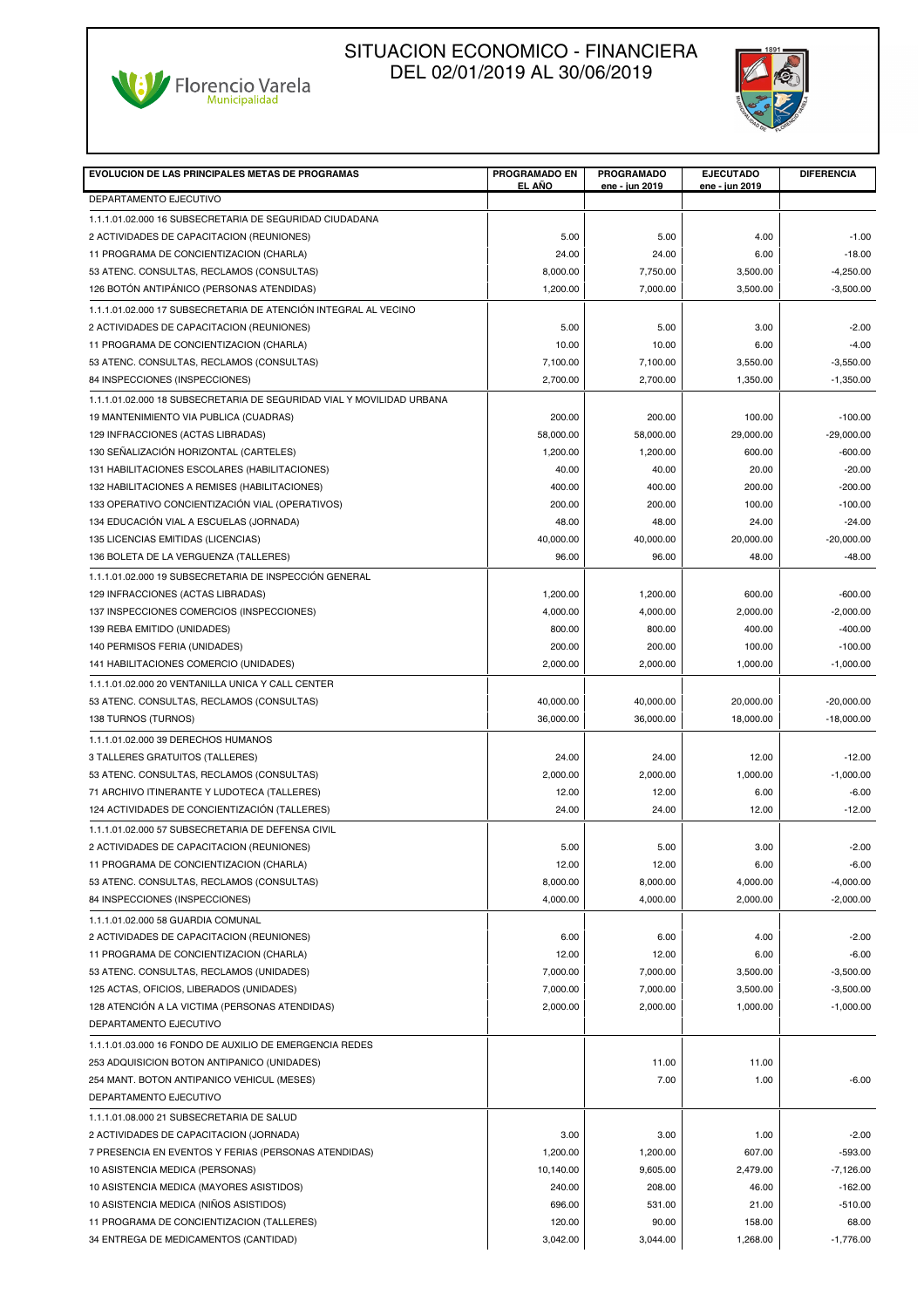



|                                                               | 120.00       | 120.00       | 60.00      | $-60.00$      |
|---------------------------------------------------------------|--------------|--------------|------------|---------------|
| 57 PRACTICAS MEDICAS (UNIDADES)                               | 348.00       | 417.00       | 216.00     | $-201.00$     |
| 57 PRACTICAS MEDICAS (ESTUDIOS)                               | 360.00       |              | 242.00     | $-118.00$     |
| 57 PRACTICAS MEDICAS (PAP REALIZADOS)                         | 21,000.00    | 360.00       | 6,039.00   | $-14,961.00$  |
| 63 INMUNIZACIONES (CANTIDAD)                                  | 24.00        | 21,000.00    | 9.00       |               |
| 74 JORNADAS (TALLERES)                                        |              | 24.00        |            | $-15.00$      |
| 1.1.1.01.08.000 23 ATENCION PRIMARIA                          |              |              |            |               |
| 2 ACTIVIDADES DE CAPACITACION (CURSOS)                        | 18.00        | 19.00        | 11.00      | $-8.00$       |
| 3 TALLERES GRATUITOS (EVENTOS)                                | 880.00       | 689.00       | 249.00     | $-440.00$     |
| 5 APOYO EDUCATIVO NIVEL INICIAL (UNIDADES)                    | 65,000.00    | 60,562.00    | 28,062.00  | $-32,500.00$  |
| 10 ASISTENCIA MEDICA (CONSULTAS)                              | 1,450,000.00 | 1,437,500.00 | 712.500.00 | -725,000.00   |
| 11 PROGRAMA DE CONCIENTIZACION (CHARLA)                       | 1,760.00     | 1,343.00     | 463.00     | $-880.00$     |
| 34 ENTREGA DE MEDICAMENTOS (RECETA EMITIDA)                   | 300,000.00   | 275,000.00   | 125,000.00 | $-150,000.00$ |
| 53 ATENC. CONSULTAS, RECLAMOS (ENCUESTAS DE SATISFACCIÓN)     | 50,000.00    | 37,525.00    | 12,525.00  | $-25,000.00$  |
| 56 ASISTENCIA PSICOTERAPEUTICA (CONSULTAS)                    | 140,000.00   | 120,545.00   | 50,545.00  | $-70,000.00$  |
| 58 OPERATIVOS DE SALUD (JORNADA)                              | 240.00       | 231.00       | 111.00     | $-120.00$     |
| 59 ASISTENCIA PREVENTIVA (NINOS ASISTIDOS)                    | 800.00       | 600.00       | 200.00     | $-400.00$     |
| 62 PLAN NACER (CANTIDAD)                                      | 110,000.00   | 107,500.00   | 52,500.00  | $-55,000.00$  |
| 74 JORNADAS (EVENTOS)                                         | 1,500.00     | 403.00       | 53.00      | $-350.00$     |
| 115 COORDINACION DE RECURSOS (REUNIONES)                      | 60.00        | 55.00        | 25.00      | $-30.00$      |
| 121 AREA MUJER (ESTUDIOS)                                     | 21,600.00    | 18,955.00    | 8,155.00   | $-10,800.00$  |
| 1.1.1.01.08.000 43 MEDICINA PREVENTIVA                        |              |              |            |               |
| 2 ACTIVIDADES DE CAPACITACION (TALLERES)                      | 112.00       | 112.00       | 56.00      | $-56.00$      |
| 9 CAMPAÑAS DE VACUNACION (CAMPAÑAS)                           | 26.00        | 26.00        | 16.00      | $-10.00$      |
| 11 PROGRAMA DE CONCIENTIZACION (PROGRAMAS)                    | 11.00        | 11.00        | 9.00       | $-2.00$       |
| 59 ASISTENCIA PREVENTIVA (ESTUDIOS HIV)                       | 750.00       | 750.00       | 648.00     | $-102.00$     |
| 63 INMUNIZACIONES (VACUNA APLICADA)                           | 220,000.00   | 220,000.00   | 138,710.00 | $-81,290.00$  |
| 1.1.1.01.08.000 44 GESTION DE PACIENTES                       |              |              |            |               |
| 8 ATENCION EMERGENCIAS (URGENCIAS MEDICAS)                    | 18,000.00    | 18,000.00    | 8,319.00   | $-9,681.00$   |
| 33 EQUIPAMIENTO SUME (UNIDADES)                               | 11.00        | 11.00        | 14.00      | 3.00          |
| 1.1.1.01.08.000 45 BROMATOLOGIA Y ZOONOSIS                    |              |              |            |               |
|                                                               |              |              |            |               |
| 2 ACTIVIDADES DE CAPACITACION (CHARLA)                        | 22.00        | 20.00        | 8.00       | $-12.00$      |
| 60 SERVICIOS DE BROMATOLOGIA (UNIDADES)                       | 18,200.00    | 17,966.00    | 8,866.00   | $-9,100.00$   |
| 61 SERVICIOS DE ZOONOSIS (UNIDADES)                           | 19,820.00    | 18,312.00    | 8,402.00   | $-9,910.00$   |
| 1.1.1.01.08.000 50 MEDICINA COMUNITARIA                       |              |              |            |               |
| 2 ACTIVIDADES DE CAPACITACION (CANTIDAD)                      | 161.00       | 123.00       | 42.00      | $-81.00$      |
| 11 PROGRAMA DE CONCIENTIZACION (UNIDADES)                     | 150.00       | 114.00       | 38.00      | $-76.00$      |
| 56 ASISTENCIA PSICOTERAPEUTICA (FAMILIAS ASISTIDAS)           | 500.00       | 660.00       | 410.00     | $-250.00$     |
| 59 ASISTENCIA PREVENTIVA (CANTIDAD)                           | 144.00       | 128.00       | 56.00      | $-72.00$      |
| 74 JORNADAS (CANTIDAD)                                        | 16.00        | 25.00        | 17.00      | $-8.00$       |
| DEPARTAMENTO EJECUTIVO                                        |              |              |            |               |
| 1.1.1.01.09.000 26 ALUMBRADO PUBLICO                          |              |              |            |               |
| 12 MANTENIMIENTO DE ALUMBRADO (CANT. DE LUMINARIAS REPARADAS) | 11,000.00    | 11,919.00    | 6,937.00   | $-4,982.00$   |
| 68 INSTALACION DE SEMAFOROS (UNIDADES)                        | 6.00         | 6.00         | 1.00       | $-5.00$       |
| 69 MANTENIMIENTO DE SEMAFOROS (UNIDADES)                      | 110.00       | 193.00       | 187.00     | $-6.00$       |
| 70 INSTALACION DE ALUMBRADO (CANT.DE LUMINARIAS INSTALADAS)   | 1,800.00     | 359.00       | 133.00     | $-226.00$     |
| 1.1.1.01.09.000 27 RECOLECCION DE RESIDUOS Y RAMAS            |              |              |            |               |
| 14 RECOLECCION DE RESIDUOS (CUADRAS)                          | 150,444.00   | 150,444.00   | 75,222.00  | $-75,222.00$  |
| 1.1.1.01.09.000 28 BARRIDO Y CONSERVACION DE VIA PUBLICA      |              |              |            |               |
| 15 BARRIDO DE CALLES (CUADRAS)                                | 8,496.00     | 8,496.00     | 4,248.00   | $-4,248.00$   |
| 98 REC.RESIDUOS NO DOMICILIARIOS (CUADRAS)                    | 150,444.00   | 150,444.00   | 75,222.00  | $-75,222.00$  |
|                                                               |              |              |            |               |
| 1.1.1.01.09.000 29 RED VIAL E HIDRAULICA                      |              |              |            |               |
| 85 LIMPIEZA DE SUMIDEROS (UNIDADES)                           | 600.00       | 570.00       | 184.00     | $-386.00$     |
| 142 BACHEO EN CONCRETO ASFÁLTICO (METROS CUADRADOS)           | 5,000.00     | 50,000.00    | 21,500.00  | $-28,500.00$  |
| 143 RECONSTRUCCIÓN DEPAVIMENTOS HS (METROS LINEALES)          | 2,000.00     |              | 500.00     | 500.00        |
| 143 RECONSTRUCCIÓN DEPAVIMENTOS HS (METROS CUADRADOS)         |              | 2,000.00     | 500.00     | $-1,500.00$   |
| 144 ESTABLILIZADO DE CALLES (METROS CUADRADOS)                | 12,000.00    | 13,064.00    | 11,464.00  | $-1,600.00$   |
| 145 TOMADO Y SELLADO DE JUNTAS (METROS LINEALES)              | 25,000.00    | 25,816.00    | 17,665.00  | $-8,151.00$   |
| 1.1.1.01.09.000 31 CEMENTERIO                                 |              |              |            |               |
| 31 SERVICIO MUNICIPAL DE SEPELIO (UNIDADES)                   | 1,100.00     | 310.00       | 169.00     | $-141.00$     |
| 1.1.1.01.09.000 32 INFRAESTRUCTURA EDILICIA                   |              |              |            |               |
|                                                               |              |              |            |               |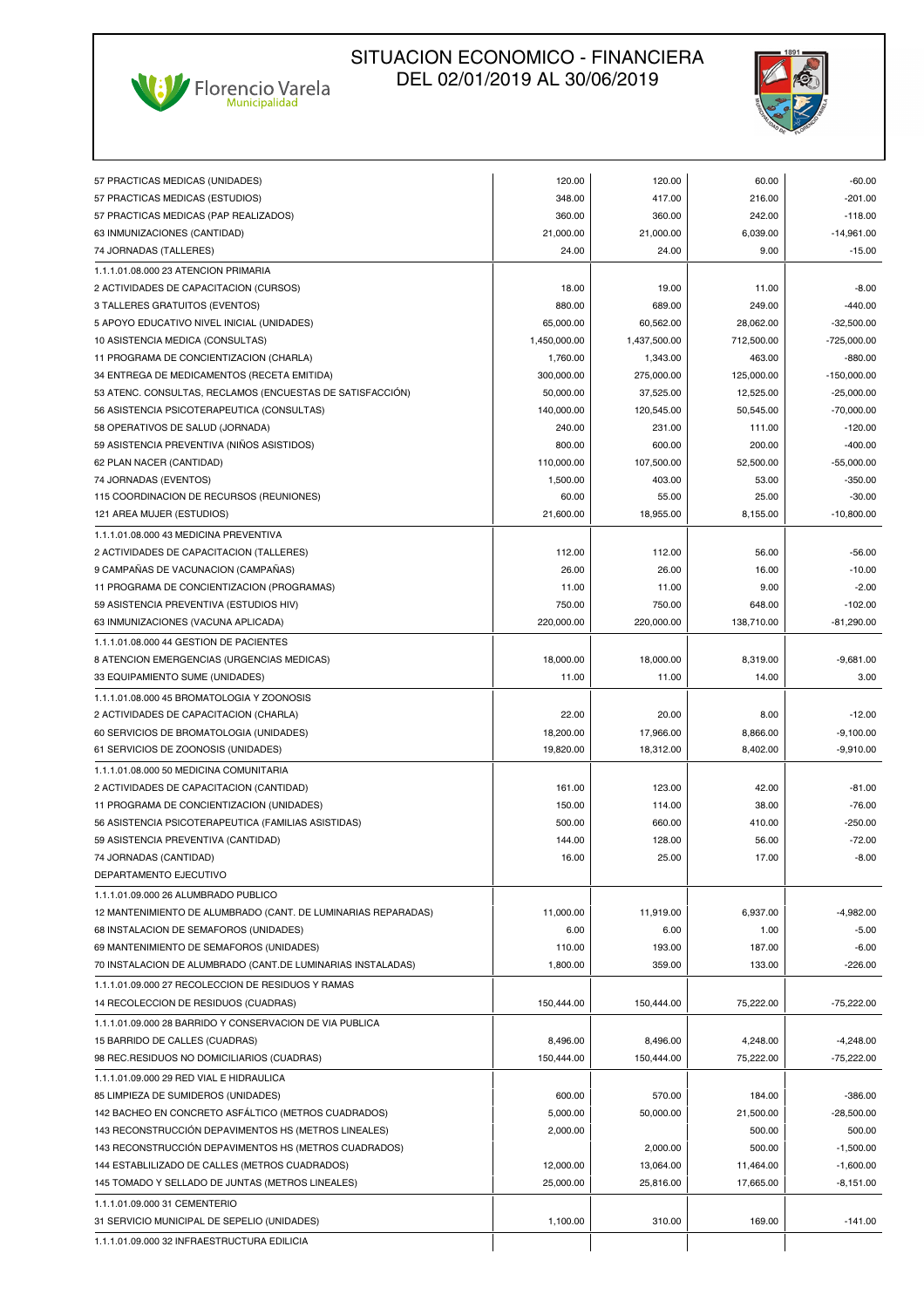# Ville Florencio Varela



| 252 OBRA INFRAESTRUCTURA EDUCATIVA (UNIDADES)                                 | 25.00        | 29.00        | 22.00      | $-7.00$       |
|-------------------------------------------------------------------------------|--------------|--------------|------------|---------------|
| 1.1.1.01.09.000 33 PLAZAS Y PASEOS                                            |              |              |            |               |
| 25 MANT. DE PLAZAS Y PASEOS (UNIDADES)                                        | 98.00        | 98.00        | 48.00      | $-50.00$      |
| 1.1.1.01.09.000 34 PLANTA ASFALTICA MUNICIPAL                                 |              |              |            |               |
| 146 MEZCLA ASFÁLTICA EN CALIENTE (TONELADAS)                                  | 8,000.00     | 8,400.00     | 4,160.00   | $-4,240.00$   |
| DEPARTAMENTO EJECUTIVO                                                        |              |              |            |               |
| 1.1.1.01.10.000 34 AMBIENTE Y DESARROLLO SUSTENTABLE                          |              |              |            |               |
| 11 PROGRAMA DE CONCIENTIZACION (TALLERES)                                     | 900.00       | 900.00       | 502.00     | $-398.00$     |
| 153 RECUP. DE ESPACIOS PÚBLICOS (METROS CUADRADOS)                            | 3,000,000.00 | 120,000.00   | 120,000.00 |               |
| 154 COLOCACIÓN JUEGOS RECREATIVOS (UNIDADES)                                  | 120.00       | 7.00         | 7.00       |               |
| 155 BANCOS ESPACIOS PUBLICOS (UNIDADES)                                       | 200.00       |              |            |               |
| 156 MESAS ESPACIOS PÚBLICOS (UNIDADES)                                        | 50.00        | 38.00        |            | $-38.00$      |
| 157 FORESTACIÓN (ARBOL)                                                       | 3,000.00     |              |            |               |
| 158 RECUPERO DE RESIDUOS SECOS (METROS CUADRADOS)                             | 1,200.00     | 100.00       | 100.00     |               |
| 159 COLOCACIÓN DE CESTOS (UNIDADES)                                           | 130.00       | 11.00        | 11.00      |               |
| 171 TALLERES EDUCACIÓN AMBIENTAL (TALLERES)                                   |              | 281.00       | 67.00      | $-214.00$     |
| 172 DIBUJOS PINTA TU AMBIENTE (UNIDADES)                                      |              | 1,011.00     |            | $-1,011.00$   |
| 173 JURA AMBIENTAL (ALUMNO)                                                   |              | 1,000.00     | 900.00     | $-100.00$     |
| 1.1.1.01.10.000 35 RECUPERO DE ESPACIOS PÚBLICOS Y FORESTACIÓN AMBIENTAL      |              |              |            |               |
| 11 PROGRAMA DE CONCIENTIZACION (TALLERES)                                     | 900.00       | 900.00       | 450.00     | $-450.00$     |
| 153 RECUP. DE ESPACIOS PÚBLICOS (METROS CUADRADOS)                            | 3,000,000.00 | 1,370,000.00 | 740,000.00 | $-630,000.00$ |
| 154 COLOCACIÓN JUEGOS RECREATIVOS (UNIDADES)                                  | 120.00       | 102.00       | 23.00      | $-79.00$      |
| 155 BANCOS ESPACIOS PUBLICOS (UNIDADES)                                       | 200.00       | 200.00       |            | $-200.00$     |
| 156 MESAS ESPACIOS PÚBLICOS (UNIDADES)                                        | 50.00        | 50.00        |            | $-50.00$      |
| 157 FORESTACIÓN (UNIDADES)                                                    | 3,000.00     | 2,250.00     | 1,360.00   | $-890.00$     |
| 158 RECUPERO DE RESIDUOS SECOS (METROS CUADRADOS)                             | 1,200.00     | 900.00       |            | $-900.00$     |
| 159 COLOCACIÓN DE CESTOS (UNIDADES)                                           | 130.00       | 141.00       | 29.00      | $-112.00$     |
| 160 RECOL. NEUMATICOS EN DESUSO (UNIDADES)                                    | 150,000.00   | 9,330.00     | 30,530.00  | 21,200.00     |
| 1.1.1.01.10.000 36 CONTROL, FISCALIZACIÓN AMBIENTAL Y PREV. DE LA CONTAMINACI |              |              |            |               |
| 2 ACTIVIDADES DE CAPACITACION (TALLERES)                                      | 6.00         | 6.00         | 3.00       | $-3.00$       |
| 84 INSPECCIONES (INSPECCIONES)                                                | 960.00       | 730.00       | 239.00     | $-491.00$     |
| 161 RELEVAMIENTOS BARRIALES (UNIDADES)                                        | 98.00        | 89.00        | 26.00      | $-63.00$      |
| 162 ACTUAL. INFORMES AMBIENTALES (UNIDADES)                                   | 8.00         | 9.00         | 4.00       | $-5.00$       |
| 163 INSPECCCION PUNTOS RECUPERADOS (INSPECCIONES)                             | 38,400.00    | 30,200.00    | 10,370.00  | $-19,830.00$  |
| 164 INSPECCION VEHICULOS (JORNADA)                                            | 96.00        | 77.00        | 18.00      | $-59.00$      |
| 165 INSPECCIÓN ESTRUCTURAS (INSPECCIONES)                                     | 300.00       | 230.00       | 155.00     | $-75.00$      |
| 166 INSPECCIONES POR DENUNCIAS (INSPECCIONES)                                 | 144.00       | 178.00       | 120.00     | $-58.00$      |
| 167 MUESTREOS (UNIDADES)                                                      | 24.00        | 23.00        | 15.00      | $-8.00$       |
| 168 INSPECCIONES GUARDIAS OPERATIV (INSPECCIONES)                             | 60.00        | 48.00        | 17.00      | $-31.00$      |
| 169 MONITOREO DE POZOS DE AGUA (UNIDADES)                                     | 300.00       |              |            |               |
| 170 CONSTATACIONES EMPIRICAS (UNIDADES)                                       | 480.00       | 60.00        | 15.00      | $-45.00$      |
| 1.1.1.01.10.000 37 RECUPERO DE ESP.PÚB. SOSTENIDOS Y ERRADICACIÓN DE MICROE   |              |              |            |               |
| 11 PROGRAMA DE CONCIENTIZACION (TALLERES)                                     |              | 300.00       | 227.00     | $-73.00$      |
| 153 RECUP. DE ESPACIOS PÚBLICOS (METROS CUADRADOS)                            |              | 300.00       | 620,000.00 | 619,700.00    |
| 158 RECUPERO DE RESIDUOS SECOS (METROS CUADRADOS)                             |              | 300.00       |            | $-300.00$     |
| 171 TALLERES EDUCACIÓN AMBIENTAL (TALLERES)                                   | 270.00       | 34.00        | 34.00      |               |
| 172 DIBUJOS PINTA TU AMBIENTE (UNIDADES)                                      | 1,000.00     |              |            |               |
| 173 JURA AMBIENTAL (ALUMNO)                                                   | 1,000.00     |              |            |               |
| DEPARTAMENTO EJECUTIVO                                                        |              |              |            |               |
| 1.1.1.01.11.000 38 POLITICAS INCLUSIVAS EN VEJEZ Y DISCAPACIDAD               |              |              |            |               |
| 32 HOGAR DE ANCIANOS (RESIDENTES DEL HOGAR)                                   | 360.00       | 368.00       | 182.00     | $-186.00$     |
| 240 PROG.TERCERA EDAD (BENEFICIARIOS)                                         | 680.00       | 1,908.00     | 954.00     | $-954.00$     |
| 241 EXPO FERIA (EXPOSICIONES)                                                 | 9.00         | 9.00         | 4.00       | $-5.00$       |
| 242 CONVENIO TERCERA EDAD (BECAS ASISTENCIALES)                               | 60.00        | 60.00        | 20.00      | $-40.00$      |
| 243 ASIST. ALIMENTARIA CELIACOS (BENEFICIARIOS)                               | 900.00       | 3,312.00     | 1,551.00   | $-1,761.00$   |
| 244 CONVENIO PAMI (BENEFICIARIOS)                                             | 240.00       | 230.00       | 98.00      | $-132.00$     |
| 1.1.1.01.11.000 45 SUBSECRETARIA DE NIÑEZ, ADOLESCENCIA Y FAMILIA             |              |              |            |               |
| 245 PROGRAMA ENVIÓN (TALLERES)                                                | 9,600.00     | 9,810.00     | 5,610.00   | $-4,200.00$   |
| 245 PROGRAMA ENVIÓN (BENEFICIARIOS)                                           | 12,000.00    | 12,150.00    | 6,615.00   | $-5,535.00$   |
| 246 PROGRAMA U.D.I (BENEFICIARIOS)                                            | 3,600.00     | 3,600.00     | 1,800.00   | $-1,800.00$   |
| 246 PROGRAMA U.D.I (UNIDAD DE DESARROLLO INFANTIL)                            | 108.00       | 108.00       | 54.00      | $-54.00$      |
|                                                                               |              |              |            |               |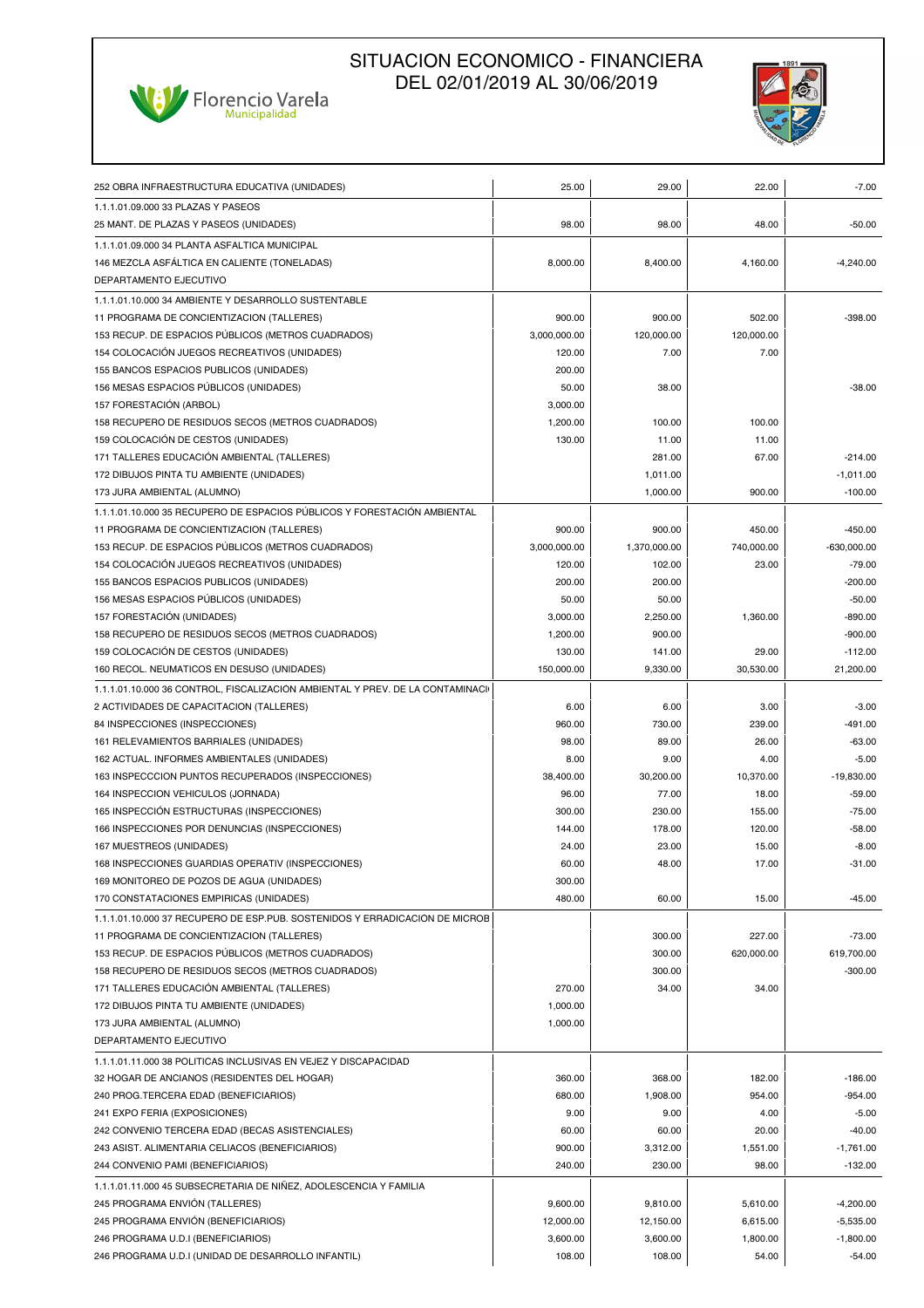



| 247 PERSONAS ASISTIDAS (BENEFICIARIOS)                                     | 7.000.00  | 6,288.00  | 2,345.00 | $-3,943.00$ |
|----------------------------------------------------------------------------|-----------|-----------|----------|-------------|
|                                                                            |           |           |          |             |
| 248 ASIST.EMPREND. COMUNITARIOS (BENEFICIARIOS)                            | 11,304.00 | 12,180.00 | 7,404.00 | $-4,776.00$ |
| 248 ASIST.EMPREND. COMUNITARIOS (EMPRENDIMIENTOS COMUNITARIOS)             | 96.00     | 96.00     | 48.00    | $-48.00$    |
| 1.1.1.01.11.000 47 CENTROS INTEGRADORES COMUNITARIOS                       |           |           |          |             |
| 249 TALLERES Y CURSOS (PERSONAS)                                           | 22,000.00 | 7,480.00  | 4,110.00 | $-3,370.00$ |
| 250 MESAS DE GESTIÓN (REUNIONES)                                           | 140.00    | 48.00     | 43.00    | $-5.00$     |
| 1.1.1.01.11.000 48 SUBSECRETARIA DE GESTIÓN OPERATIVA Y ASISTENCIA DIRECTA |           |           |          |             |
| 251 PROGRAMA RAICES (BENEFICIARIOS)                                        | 7,200.00  | 5,797.00  | 1,311.00 | $-4,486.00$ |
| 251 PROGRAMA RAICES (CAPACITACIONES)                                       | 240.00    | 195.00    | 53.00    | $-142.00$   |
| 1.1.1.01.11.000 49 SUBSECRETARIA DE PROMOCION COMUNITARIA                  |           |           |          |             |
| 55 PROGRAMA MAS VIDA (CHARLA)                                              | 480.00    | 396.00    | 108.00   | $-288.00$   |
| 55 PROGRAMA MAS VIDA (OPERATIVOS ENTREGA DE TARJETAS)                      | 12.00     | 11.00     | 5.00     | $-6.00$     |
| DEPARTAMENTO EJECUTIVO                                                     |           |           |          |             |
| 1.1.1.01.20.000 16 SECRETARIA DE INDUSTRIA Y DESARROLLO PRODUCTIVO         |           |           |          |             |
| 2 ACTIVIDADES DE CAPACITACION (CURSOS)                                     | 150.00    | 150.00    | 75.00    | $-75.00$    |
| 174 RESOLUCIÓN DE STOCK (UNIDADES)                                         | 30.00     | 30.00     | 15.00    | $-15.00$    |
| 175 PROMOCION DE ORDENANZAS (UNIDADES)                                     | 3.00      | 3.00      | 2.00     | $-1.00$     |
| 176 CENTRO DE GEST.DE CONOCIMIENTO (ACCIONES)                              | 4.00      | 4.00      | 2.00     | $-2.00$     |
| 177 REP.INDUST.DE VENTANILLA UNICA (ACCIONES)                              | 5.00      | 5.00      | 3.00     | $-2.00$     |
|                                                                            |           |           |          |             |
| 178 PUESTA EN VIG.MICROSITIO INDUS (ACCIONES)                              | 2.00      | 2.00      | 1.00     | $-1.00$     |
| 179 PUBLICACIONES ESTAD E INFORMES (UNIDADES)                              | 4.00      | 4.00      | 2.00     | $-2.00$     |
| 180 INDIC. ACT.ECON. SOCIAL (UNIDADES)                                     | 4.00      | 4.00      | 2.00     | $-2.00$     |
| 181 TIEMPOS HABILITATORIOS (ACCIONES)                                      | 2.00      | 2.00      | 1.00     | $-1.00$     |
| 182 PROMOCIÓN DE LA PARTIC. EMP. (ACCIONES)                                | 15.00     | 15.00     | 7.00     | $-8.00$     |
| 183 ACCESO AL FINANCIAMIENTO PROD (EVENTOS)                                | 5.00      | 5.00      | 3.00     | $-2.00$     |
| 184 ORGANIZACIÓN DE FERIAS (EVENTOS)                                       | 1.00      | 1.00      | 1.00     |             |
| 185 VISITAS A EMPRESAS (UNIDADES)                                          | 130.00    | 130.00    | 65.00    | $-65.00$    |
| 186 REGULARIZACIÓN DE ESTABL. (UNIDADES)                                   | 15.00     | 15.00     | 7.00     | $-8.00$     |
| 187 ASIST. A COOP. DE TRABAJO (ACCIONES)                                   | 90.00     | 90.00     | 45.00    | $-45.00$    |
| 191 ASIST. A EMPREND. PROD. IDEL (UNIDADES)                                | 120.00    | 120.00    | 60.00    | $-60.00$    |
| 1.1.1.01.20.000 17 SUBSECRETARIA DE INDUSTRIA Y DESARROLLO PRODUCTIVO      |           |           |          |             |
| 174 RESOLUCIÓN DE STOCK (UNIDADES)                                         | 20.00     | 20.00     | 10.00    | $-10.00$    |
| 175 PROMOCION DE ORDENANZAS (UNIDADES)                                     | 2.00      | 2.00      | 1.00     | $-1.00$     |
| 179 PUBLICACIONES ESTAD E INFORMES (UNIDADES)                              | 8.00      | 8.00      | 4.00     | $-4.00$     |
| 180 INDIC. ACT.ECON. SOCIAL (UNIDADES)                                     | 8.00      | 8.00      | 5.00     | $-3.00$     |
| 183 ACCESO AL FINANCIAMIENTO PROD (EVENTOS)                                | 3.00      | 3.00      | 2.00     | $-1.00$     |
| 185 VISITAS A EMPRESAS (UNIDADES)                                          | 120.00    | 120.00    | 60.00    | $-60.00$    |
| 192 PARTIC. EMPRESAS EXPOEXPORTAC. (ACCIONES)                              | 30.00     | 30.00     | 15.00    | $-15.00$    |
| 193 VINCULACIÓN EMPRESAS LOCALES (ACCIONES)                                | 30.00     | 30.00     | 15.00    | $-15.00$    |
| 194 FORMULACIÓN BANCO PROYECTOS (ACCIONES)                                 | 10.00     | 10.00     | 4.00     | $-6.00$     |
| 198 RONDAS/JORNADAS EMPRESARIALES (UNIDADES)                               | 3.00      | 3.00      | 2.00     | $-1.00$     |
| 1.1.1.01.20.000 18 SUBSECRETARIA DE TRABAJO Y EMPLEO                       |           |           |          |             |
| 195 TALLERES CIT (UNIDADES)                                                | 40.00     | 30.00     |          | $-30.00$    |
| 196 TALLERES CLUB EMPLEO JOVEN (UNIDADES)                                  |           |           |          |             |
|                                                                            | 15.00     | 15.00     | 4.00     | $-11.00$    |
| 207 TALLERES DE INFORMÁTICA (UNIDADES)                                     | 20.00     | 20.00     | 7.00     | $-13.00$    |
| 208 TALLERES DE EMPLEABILIDAD (UNIDADES)                                   | 20.00     | 15.00     |          | $-15.00$    |
| 209 TALLER DE GESTIÓN EMPRESARIAL (UNIDADES)                               | 5.00      | 4.00      | 2.00     | $-2.00$     |
| 210 CONVOC. BOLSA EMPLEO (UNIDADES)                                        | 4,500.00  | 8,775.00  | 9,768.00 | 993.00      |
| 211 PROG. DESARROLLO LABORAL (UNIDADES)                                    | 200.00    | 200.00    | 60.00    | $-140.00$   |
| 212 PERSONAS SEG.CAPAC. Y EMPLEO (UNIDADES)                                | 100.00    | 75.00     |          | $-75.00$    |
| 1.1.1.01.20.000 19 SUBSECRETARIA DE ECONOMIA SOCIAL                        |           |           |          |             |
| 2 ACTIVIDADES DE CAPACITACION (UNIDADES)                                   | 3.00      | 3.00      | 2.00     | $-1.00$     |
| 213 REGULARIZACIÓN DE LIBROS (UNIDADES)                                    | 50.00     | 50.00     | 25.00    | $-25.00$    |
| 214 ENTREGA DE BALANCES (UNIDADES)                                         | 40.00     | 40.00     | 20.00    | $-20.00$    |
| 215 RÚBRICA DE LIBROS (UNIDADES)                                           | 10.00     | 10.00     | 6.00     | $-4.00$     |
| 216 INSCRIPCIÓN DE COOPERATIVAS (UNIDADES)                                 | 6.00      | 6.00      | 2.00     | $-4.00$     |
| 217 ESTADISTICAS E INFORMES ECONOM (UNIDADES)                              | 2.00      | 2.00      | 1.00     | $-1.00$     |
| 218 VISITAS A COOPERATIVAS (UNIDADES)                                      | 100.00    | 100.00    | 50.00    | $-50.00$    |
| 219 COMPRE COOPERATIVO (ACCIONES)                                          | 5.00      | 5.00      | 2.00     | $-3.00$     |
| 220 ESCUELA DE EMPRENDEDORES (ACCIONES)                                    | 12.00     | 12.00     | 6.00     | $-6.00$     |
| 221 RELEVAMIENTO OBRAS COMUNITARIA (ACCIONES)                              | 8.00      | 8.00      | 4.00     | $-4.00$     |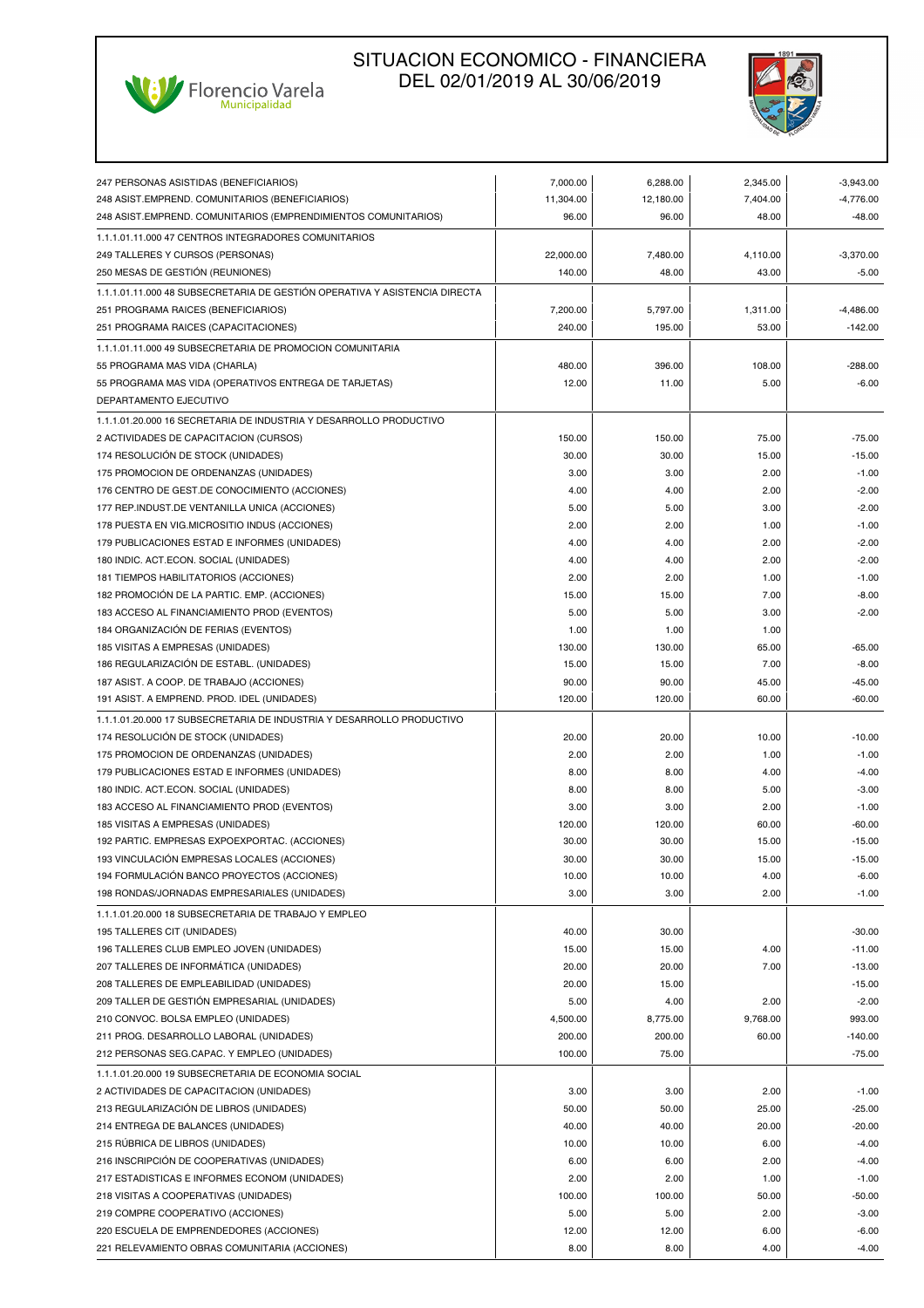



| 1.1.1.01.20.000 22 COORD.Y GEST.DE LAS POL.DE LA SUBSEC. DEL INST. DESARROLLO |          |            |            |               |
|-------------------------------------------------------------------------------|----------|------------|------------|---------------|
| 2 ACTIVIDADES DE CAPACITACION (REUNIONES)                                     | 146.00   | 146.00     | 73.00      | -73.00        |
| 54 ASISTENCIA A EMPRESAS (EMPRESAS ASISTIDAS)                                 | 112.00   | 112.00     | 56.00      | $-56.00$      |
| 1.1.1.01.20.000 56 COORD.Y GEST.DE LAS POL.DE LA SUBSEC. DEL I.D.A.I.         |          |            |            |               |
| 7 PRESENCIA EN EVENTOS Y FERIAS (EVENTO REALIZADO)                            | 15.00    | 15.00      | 8.00       | $-7.00$       |
| 53 ATENC. CONSULTAS, RECLAMOS (CONSULTAS)                                     | 500.00   | 500.00     | 255.00     | $-245.00$     |
| 54 ASISTENCIA A EMPRESAS (EMPRESAS ASISTIDAS)                                 | 80.00    | 80.00      | 40.00      | $-40.00$      |
| 105 TRANS. TITULARIDAD DOMINIAL (TANTO PORCIENTO)                             | 15.00    | 15.00      | 4.00       | $-11.00$      |
| 106 TAREAS DE PROMOCIÓN DEL PITEC (FOLLETOS EMITIDOS)                         | 1,000.00 | 1,000.00   | 700.00     | $-300.00$     |
| 107 VERIFICACIÓN DE OBRAS PITEC (CANT. INSPECCIONES)                          | 10.00    | 10.00      | 7.00       | $-3.00$       |
| 108 SEGUIMIENTO OBRAS PAV. PITEC (UNIDADES)                                   | 15.00    | 15.00      | 9.00       | $-6.00$       |
| 109 SEGUIMIENTO DE OBRAS HID.PITEC (UNIDADES)                                 | 5.00     | 5.00       | 3.00       | $-2.00$       |
| 110 VERIFICACIÓN TRAZA DE CALLE (UNIDADES)                                    | 5.00     | 5.00       | 3.00       | $-2.00$       |
| 198 RONDAS/JORNADAS EMPRESARIALES (EVENTOS)                                   | 10.00    | 10.00      | 6.00       | $-4.00$       |
| 222 IDENTIF. PROG. DE APOYO INDUS (UNIDADES)                                  | 3.00     | 3.00       | 3.00       |               |
| 223 IMPLEMENT PROG APOYO INF INDUS (UNIDADES)                                 | 2.00     | 2.00       | 2.00       |               |
| 224 IDENTIF. DE FTES FINANCIERAS (UNIDADES)                                   | 6.00     | 6.00       | 3.00       | $-3.00$       |
| 225 TAREAS DE PROMOCIÓN D (UNIDADES)                                          | 30.00    | 30.00      | 8.00       | $-22.00$      |
| DEPARTAMENTO EJECUTIVO                                                        |          |            |            |               |
| 1.1.1.01.21.000 16 MANTENIMIENTO Y GESTIÓN DE LAS RECARGAS DE COMBUSTIBLE     |          |            |            |               |
| 113 RECARGA DE TANQUE (LITROS)                                                |          | 452,000.00 | 226,000.00 | $-226,000.00$ |
|                                                                               |          |            |            |               |
| 1.1.1.01.21.000 17 MANT. Y GESTIÓN DE LAS RECARGAS DE COMBUSTIBLE PLANTA ASF  |          |            | 36.000.00  | $-36.000.00$  |
| 113 RECARGA DE TANQUE (LITROS)                                                |          | 72,000.00  |            |               |
| DEPARTAMENTO EJECUTIVO                                                        |          |            |            |               |
| 1.1.1.01.22.000 41 SECRETARIA DE CULTURA Y EDUCACIÓN                          |          |            |            |               |
| 4 EVENTOS ARTISTICOS Y CULTURALE (JORNADA)                                    | 80.00    | 80.00      | 40.00      | $-40.00$      |
| 226 TALL. GRAT.CASA DE LA CULTURA (TALLERES)                                  | 5,178.00 | 5,178.00   | 2,589.00   | $-2,589.00$   |
| 227 OBRAS DE TEATRO (FUNCIONES)                                               | 80.00    | 80.00      | 40.00      | $-40.00$      |
| 228 FERIA DEL LIBRO (JORNADA)                                                 | 3.00     | 1.00       |            | $-1.00$       |
| 229 FIESTAS PATRONALES (FIESTAS)                                              | 6.00     | 6.00       | 4.00       | $-2.00$       |
| 230 ORQUESTA SINFÓNICA (CONCIERTOS)                                           | 12.00    | 12.00      | 6.00       | $-6.00$       |
| 231 EVENTOS MUSICALES (EVENTOS)                                               | 35.00    | 35.00      | 16.00      | $-19.00$      |
| 1.1.1.01.22.000 42 TURISMO                                                    |          |            |            |               |
| 232 MUESTRAS ITINERANTES (MUESTRA)                                            | 12.00    | 12.00      | 6.00       | $-6.00$       |
| 233 RECORRIDOS CULTURALES HISTORIC (RECORRIDOS)                               | 48.00    | 48.00      | 24.00      | $-24.00$      |
| 1.1.1.01.22.000 43 SUBSECRETARIA DE CULTURA                                   |          |            |            |               |
| 2 ACTIVIDADES DE CAPACITACION (UNIDADES)                                      | 12.00    | 12.00      | 3.00       | $-9.00$       |
| 234 EXPRESIONES POPULARES (MUESTRA)                                           | 12.00    | 12.00      | 3.00       | $-9.00$       |
| 235 MUESTRAS ARTISTICAS (MUESTRA)                                             | 48.00    | 48.00      | 12.00      | $-36.00$      |
| 1.1.1.01.22.000 51 COORD. Y GESTIÓN DE LAS POLÍTICAS DE LA DIR. DE EDUCACIÓN  |          |            |            |               |
| 75 MUESTRAS (MUESTRA)                                                         | 19.00    | 19.00      | 9.00       | $-10.00$      |
| 236 MATEADAS LITERARIAS (TALLERES)                                            | 96.00    | 96.00      | 48.00      | $-48.00$      |
| 237 LEEMOS CON PANCHO (TALLERES)                                              | 96.00    | 96.00      | 48.00      | $-48.00$      |
| 238 PROG.SE PUEDE VIVIR SIN VIOLEN (TALLERES)                                 | 96.00    | 96.00      | 48.00      | $-48.00$      |
| 239 VARELA NARRA (TALLERES)                                                   | 96.00    | 96.00      | 48.00      | $-48.00$      |
| DEPARTAMENTO EJECUTIVO                                                        |          |            |            |               |
| 1.1.1.01.23.000 16 SUBSECRETARIA DE RELACIONES INSTITUCIONALES                |          |            |            |               |
| 3 TALLERES GRATUITOS (UNIDADES)                                               | 12.00    | 12.00      | 6.00       | $-6.00$       |
| 147 CURSO RCP (UNIDADES)                                                      | 12.00    | 12.00      | 6.00       | $-6.00$       |
| 148 ENCUENTROS INSTITUCIONALES (UNIDADES)                                     | 4.00     | 4.00       | 2.00       | $-2.00$       |
| 1.1.1.01.23.000 17 JUEGOS BONAERENSES                                         |          |            |            |               |
| 188 JUEGOS BA- ETAPA LOCAL (JOVENES)                                          | 6,000.00 |            | 7,500.00   | 7,500.00      |
| 188 JUEGOS BA- ETAPA LOCAL (ADULTOS MAYORES)                                  | 1,200.00 |            | 1,500.00   | 1,500.00      |
| 188 JUEGOS BA- ETAPA LOCAL (PERSONA C/CAPACIDADES DIFERENT)                   | 2,800.00 |            | 3,500.00   | 3,500.00      |
| 189 JUEGOS BA - ETAPA REGIONAL (JOVENES)                                      | 1,500.00 |            | 375.00     | 375.00        |
| 189 JUEGOS BA - ETAPA REGIONAL (ADULTOS MAYORES)                              | 100.00   |            | 25.00      | 25.00         |
| 189 JUEGOS BA - ETAPA REGIONAL (PERSONA C/CAPACIDADES DIFERENT)               | 500.00   |            | 125.00     | 125.00        |
| 190 JUEGOS BA- ETAPA FINAL (JOVENES)                                          | 30.00    |            | 7.50       | 7.50          |
| 190 JUEGOS BA- ETAPA FINAL (ADULTOS MAYORES)                                  | 150.00   |            | 37.00      | 37.00         |
| 190 JUEGOS BA- ETAPA FINAL (PERSONA C/CAPACIDADES DIFERENT)                   | 200.00   |            | 50.00      | 50.00         |
|                                                                               |          |            |            |               |
| 1.1.1.01.23.000 18 POLIDEPORTIVO LA PATRIADA                                  |          |            |            |               |